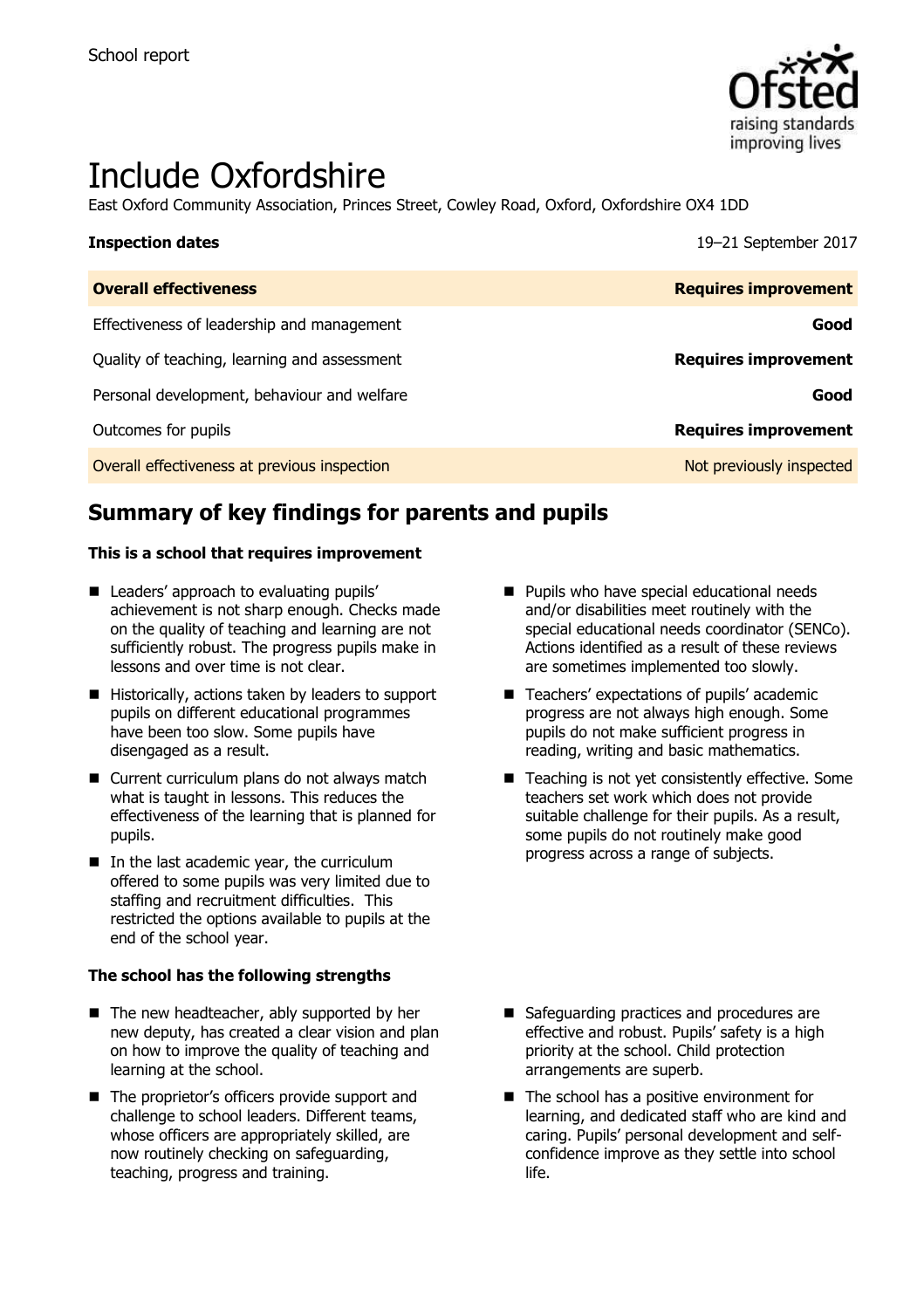

# **Full report**

# **What does the school need to do to improve further?**

- Improve the consistency of teaching and learning across subjects so that:
	- teachers' planning challenges pupils appropriately according to their different starting points
	- staff have high expectations of pupils' academic progress, as well as of their personal development, behaviour and welfare
	- all staff implement effectively the school's agreed policy on providing feedback to pupils, pupils with low literacy skills are quickly identified and appropriate actions taken to improve pupils' ability to read and write effectively.
- Ensure that the school's new information and data systems:
	- are used consistently by teaching staff to plan lessons that enable all pupils, including the disadvantaged and pupils who have special educational needs and/or disabilities, to make at least good progress
	- are used by staff to evaluate the progress of different groups of pupils regularly so that all pupils are sufficiently challenged, and meet or exceed their school progress targets across the full range of subjects.
- **Ensure that new pupils engage fully in their learning and improve their attendance.**
- **Provide a more bespoke curriculum across the full range of subjects that:** 
	- meets the needs of pupils who have social and emotional difficulties and those who have special educational needs and/or disabilities
	- further enhances pupils' self-confidence, resilience and ability to bounce back.

# **The school must meet the following independent school standards**

- The proprietors must ensure that:
	- toilets and urinals have an adequate supply of cold water and washing facilities have an adequate supply of hot and cold water (paragraph 28, 28(1), 28(1(b)).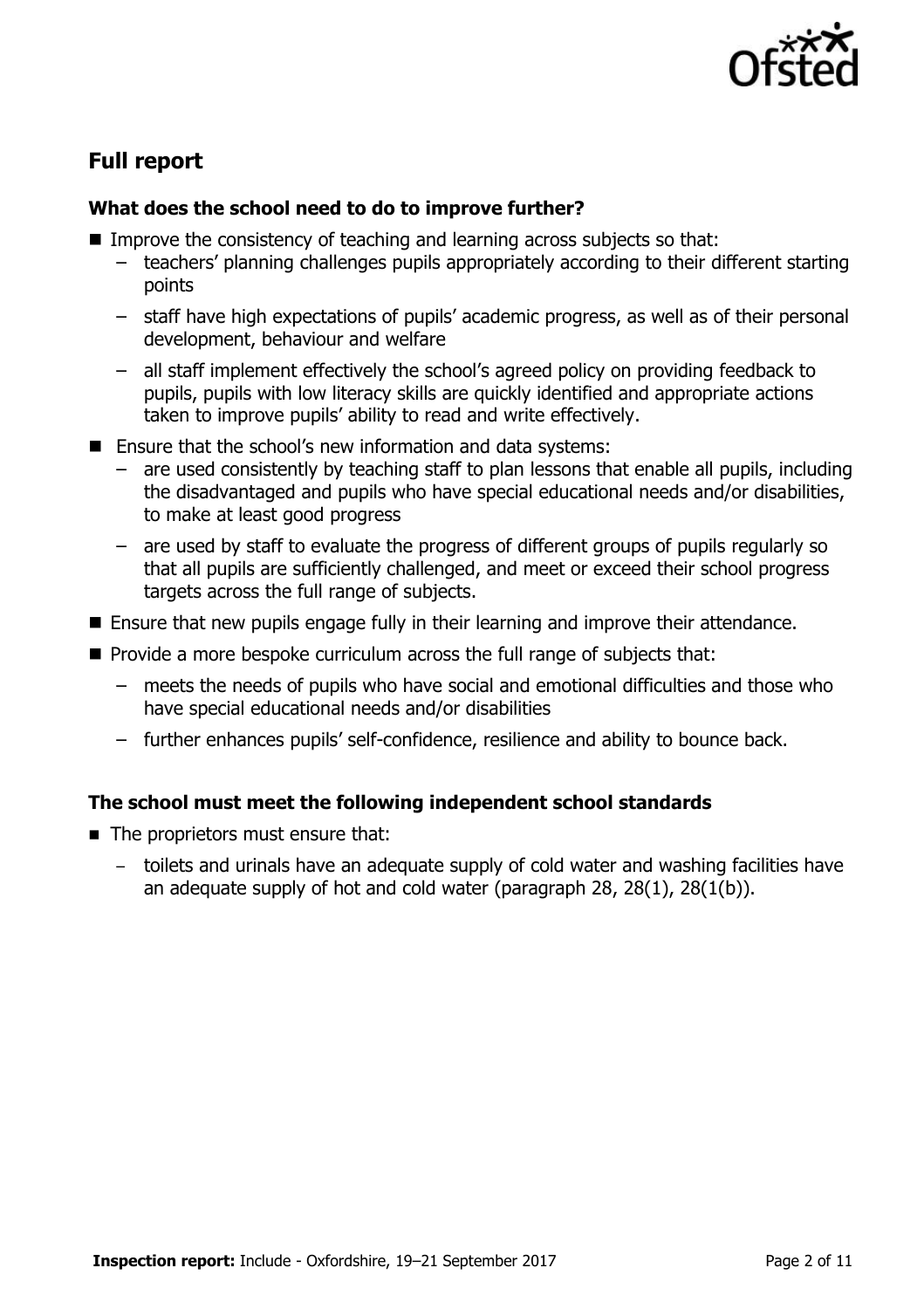

# **Inspection judgements**

### **Effectiveness of leadership and management Good**

- The newly appointed headteacher identified quickly that the school needed to work more effectively with different groups of pupils. She is developing a range of bespoke support and curriculum packages to best meet pupils' needs.
- $\blacksquare$  The leadership team has significantly improved the learning environment. It now promotes the school ethos of respect and dignity for all. Pupils learn and reflect in a calm, well-organised area where staff nurture development.
- Leaders have created a school which is positive and friendly. Pupils are welcomed into this safe and caring environment by kind staff who have a passion to support pupils with complex needs. As a result, pupils with high anxiety and low self-esteem engage more successfully in their learning and attend more regularly.
- There is a strong emphasis on developing pupils' personal and social education, as well as how they contribute to the wider community. The school's new curriculum incorporates current affairs. This is widening pupils' understanding of different cultures, religions, moral responsibilities and social issues, while actively engaging them in national and world news. Pupils form their own opinions and beliefs. This reinforces their understanding of the need for tolerance, respect and justice in Britain today.
- The curriculum has a necessary focus on the core subjects of English and mathematics as many pupils arrive with low levels of literacy and numeracy. Leaders have recently enriched the curriculum. Pupils now follow a bespoke programme of study incorporating, sport, art, science and information technology. Pupils who have recently joined the school appreciate the new curriculum offer and the variety of subjects available to them.
- Leaders are always mindful of pupils' personal, social, health and economic education (PSHE). Activities are threaded throughout all lessons and learning conversations, so that pupils understand how to keep themselves safe and healthy.
- Leaders are keen to further enhance pupils' self-confidence, resilience, and organisational skills by broadening their experiences. They recognise that the school's current site limits the activities their pupils are involved in, and are actively looking for new premises so that pupils can learn 'outside the classroom'.
- $\blacksquare$  The leadership team is clear about what needs to be improved. Changes to teaching, learning and assessment are currently being implemented to develop the quality of lessons and accelerate the pace of learning. Teachers and support staff are beginning to plan more challenging activities, and use feedback to share their expectations of what pupils can achieve during the course of a lesson. However, this is not yet embedded into all lessons.
- Leaders are developing how they check and monitor the progress of their pupils. They have recently adopted the proprietor's new summative model to review individual pupils' progress. However, leaders are keen to capture the progress pupils are making in the wider curriculum, so they can show pupils' achievements over time and make appropriate adjustments to their curriculum.
- Historically, the on-site provision has not had the capacity to cater adequately for the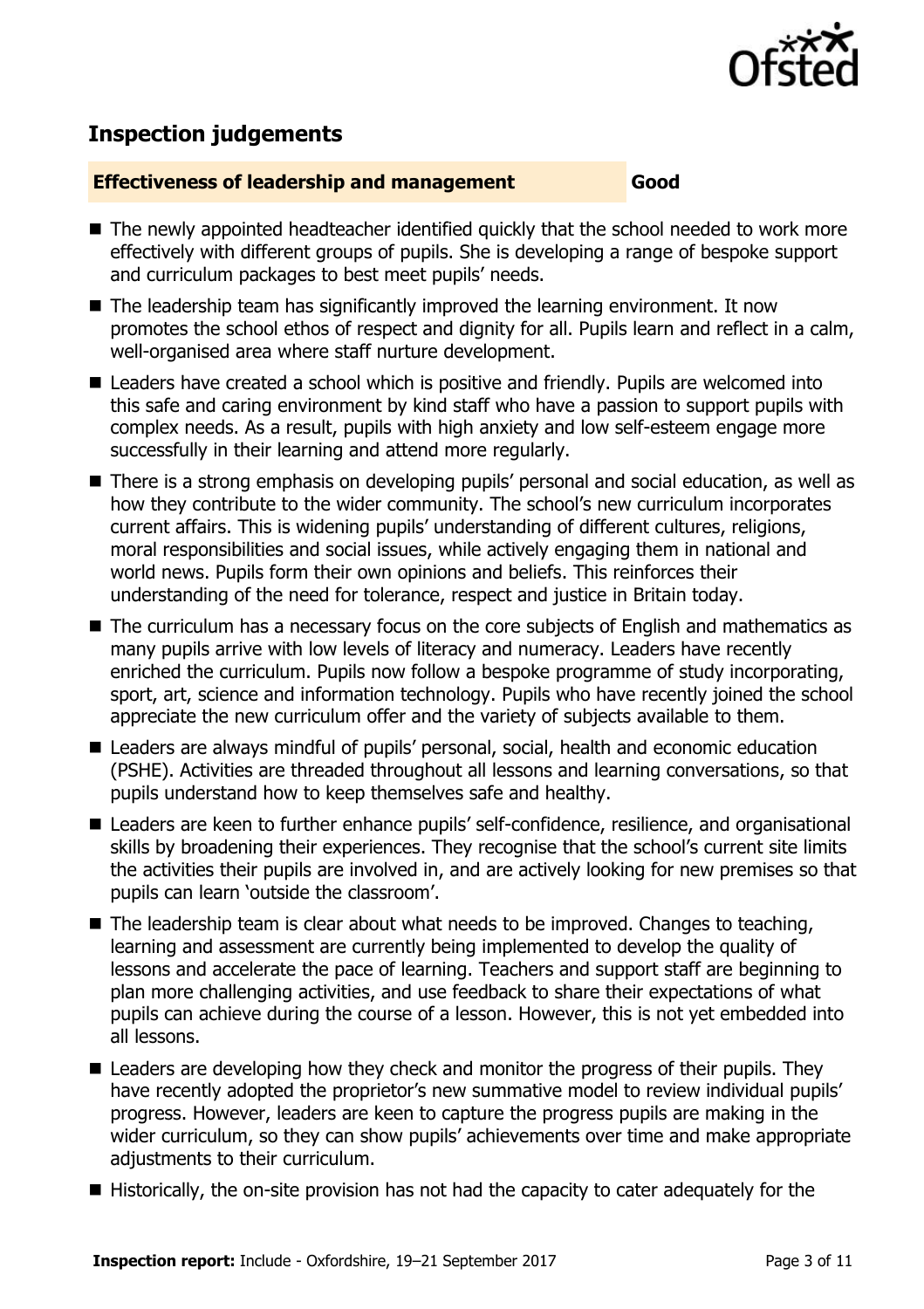

many different complex needs of its pupils. This has negatively impacted on the achievements of some pupils. Leaders are now focusing on providing on-site provision to those who have high levels of anxiety and organising off-site provision for pupils with behaviour risks.

- The recruitment of suitably skilled staff to work on a one-to-one basis with some pupils has proved difficult. This has affected some pupils' learning and what they have been able to achieve. The new headteacher is using staff across a number of similar schools to share subject expertise. This is improving the breadth of experiences for current pupils.
- Leaders check on how the school can best support pupils. The SENCo uses the information gathered from discussions with pupils and their families, the pupils' current literacy and numeracy ages, and previous school's information, to create an initial timetable. Some staff responsible for reading are not using this information well. Some pupils who find it difficult to read do not read often enough and are not always actively encouraged to develop their reading skills further. This affects their ability to access and understand other areas of the curriculum.
- The new headteacher has revisited staff roles and responsibilities. She has recently introduced a new system of accountability for her team, in order to hold people to account for pupils' achievements.
- Year 11 pupils receive impartial careers advice and quidance. The careers programme appropriately supports pupils' next steps to post-16 provision, apprenticeships or employment.

# **Governance**

- The chief executive officer and her team routinely visit the school and have a clear understanding of its effectiveness. Her recent restructuring of how her team both supports and challenges school leaders ensures that there is now a more systematic approach to checking school processes and developing school leadership. The proprietor's senior leaders provide relevant training on safeguarding, school improvement and selfevaluation.
- The proprietor's senior leaders recognise how the recent changes made to the school's environment have created a therapeutic space to promote active learning. This is helping pupils who have disengaged from mainstream schooling find coping strategies for their anxiety issues and engage more successfully in their education.
- The proprietor's senior leaders have recently adopted a more effective tracking and monitoring system to look at pupils' behaviour, attendance and progress over time. This is helping school leaders to reflect on the quality of pupils' learning.

# **Safeguarding**

- $\blacksquare$  The arrangements for safeguarding are effective.
- The proprietor's senior leaders, together with staff responsible for safeguarding at the school, ensure that safeguarding is a priority for all. Rigorous systems and meticulous risk assessment arrangements ensure that pupils are safe on and off site. Health and safety checks are frequent and comprehensive.
- The headteacher and the proprietor's senior leaders ensure that staff recruitment and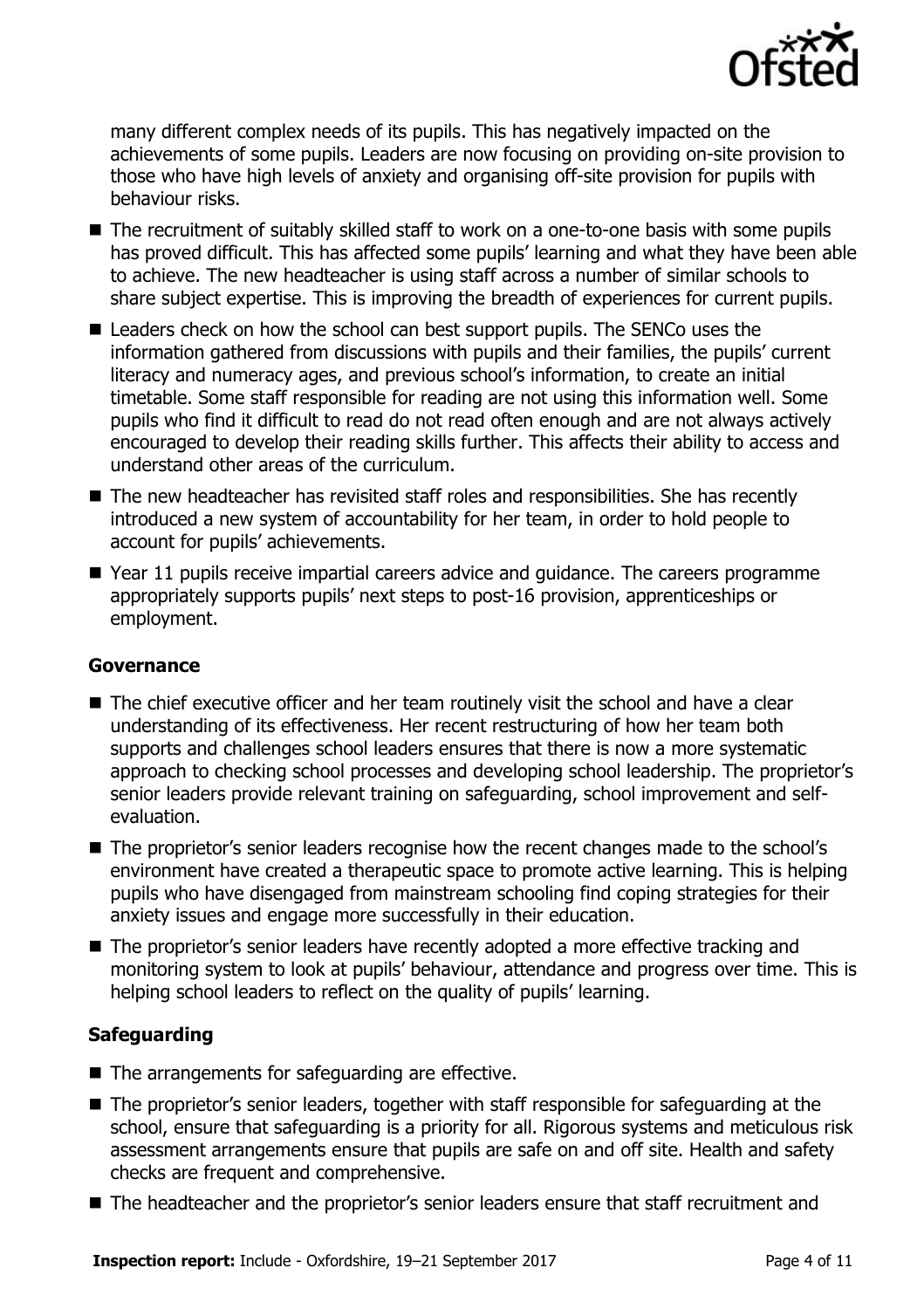

child protection arrangements are superb. All staff receive regular and appropriate safeguarding training.

■ The school's safeguarding policy is reviewed regularly to take account of all government requirements.

# **Quality of teaching, learning and assessment Fig. 2.1 Requires improvement**

- Teachers, until very recently, did not use school information regarding pupils' prior attainment effectively. Teachers' planning, and learning activities, did not challenge pupils in all subjects. As a result, some pupils did not engage in their learning. Some pupils' work was incomplete and there were gaps in their knowledge and understanding.
- Teachers and teaching assistants are beginning to use the new school marking policy. This is in its very early stages of implementation and is not yet consistently used by all staff. Therefore, pupils are not always entering into a recorded dialogue on what went well and what they need to do to further improve, in line with school policy.
- Teachers who deliver functional skills English and mathematics have a clear understanding of the curriculum. However, not all teachers are up to date on the new requirements for GCSEs, including in English and mathematics. As a result, some pupils' reading, writing for impact, and problem-solving techniques are not as strong as they could be.
- $\blacksquare$  Many pupils arrive in school with reading ages that are low by comparison with that typical for their age. Teachers responsible for reading are not encouraging all pupils to read for pleasure or regularly recording the progress pupils make. Consequently, some pupils are not reading sufficiently challenging texts to improve their skills, and their reading stagnates.
- Most pupils have special educational needs and/or disabilities. They are well cared for both on site and off site by teachers and teaching assistants. Staff build strong relationships with pupils and model respectful behaviour. They are calm and friendly, and ensure that the school provides a positive climate for pupils to learn in.
- Some pupils are taught by both teachers and teaching assistants in lessons. This supports pupils' engagement in their learning. Collectively, the pupil and teachers break down the tasks set. Good questioning helps to draw out the pupils' opinions, knowledge and understanding. However, teachers are not yet using these lessons to develop pupils' writing.
- **Pupils told inspectors that they enjoy coming to school and they can see they are making** progress. They appreciate the care, positive encouragement and support they receive and this is helping them to engage in their learning activities.
- **Pupils are now following, where appropriate, a GCSE course in English and mathematics** alongside their functional courses. They are also actively engaged in science GCSEs and vocational and physical education courses and are rising to the challenges. Additional subjects will be included as the school year progresses for all current pupils. This is broadening the curriculum for pupils and supporting them in the next stage of their education or training.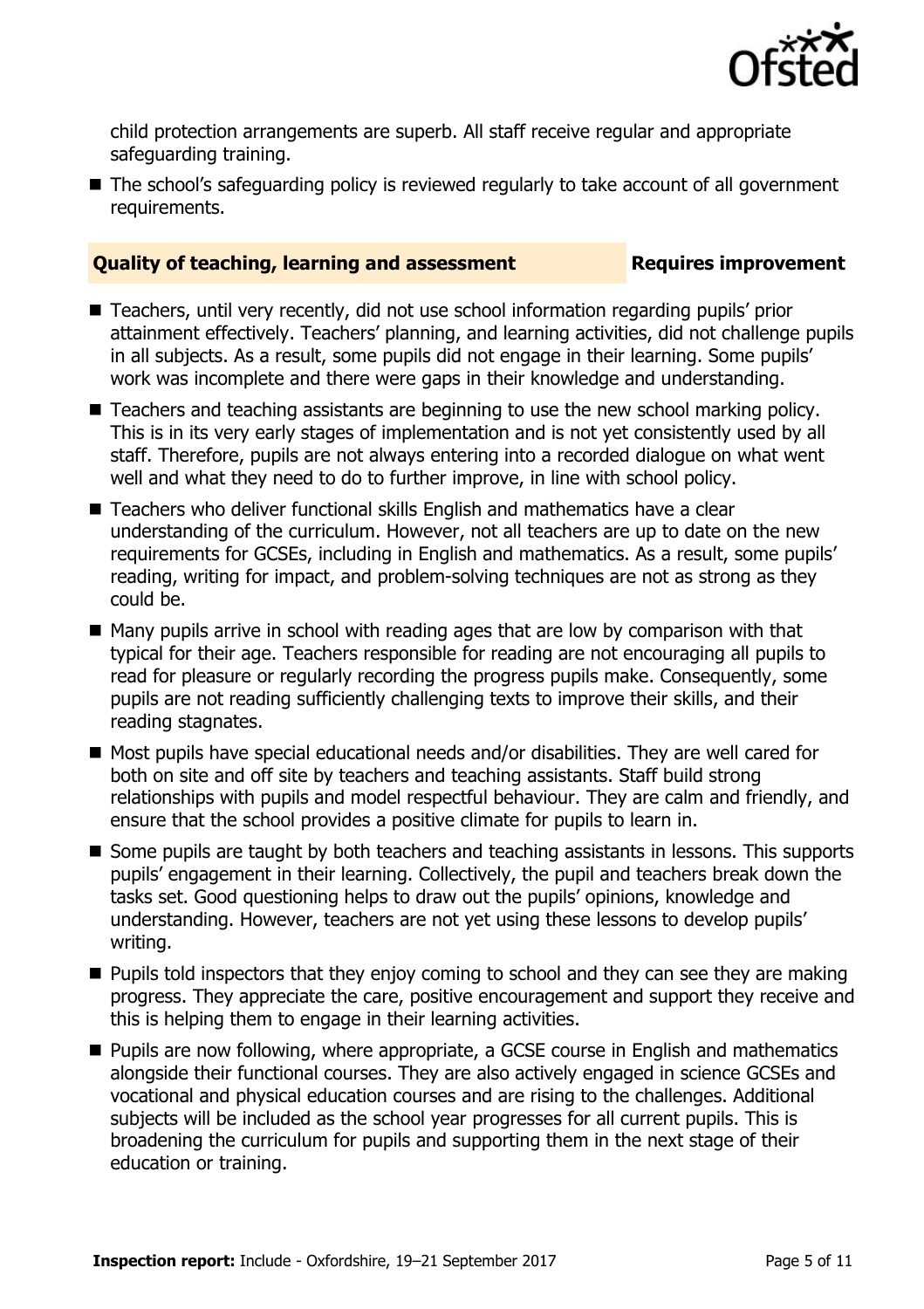

# **Personal development, behaviour and welfare Good**

# **Personal development and welfare**

- The school's work to promote pupils' personal development and welfare is good.
- Staff prioritise pupils' physical, mental and emotional well-being. They use a therapeutic approach to settle pupils quickly into school life.
- **Pupils learn how to recognise bullying, including cyber bullying, and understand what to** do if they are being bullied. They are taught about the dangers attached to the misuse of drugs and alcohol and know how to stay safe online. Pupils say that they feel safe and appreciate the support they receive from school staff.
- Staff are very positive with pupils. Consequently, relationships are strong between staff and pupils. They treat one another with dignity and respect.
- **PSHE education continues to be at the centre of learning activities at school. The** curriculum now also includes employability skills. This is supporting pupils' resilience, selfconfidence and knowledge as to how to overcome adversity.
- The learning environment provides a stimulus for pupils so they recognise the need to be honest, respectful and value others' differences.

# **Behaviour**

- The behaviour of pupils is good.
- Leaders carry out appropriate risk assessments on all pupils, including those who have special educational needs and/or disabilities, before they join the school. These are routinely reviewed to ensure that all who attend the school are safe. In 2017, the majority of pupils received one-to-one-support, in a safe environment, away from the school site. This helped pupils to manage their behaviour and improved some pupils' attendance.
- Leaders explain to pupils how they should behave when at school prior to joining. This helps them understand what is acceptable behaviour. There is a clear structure of rewards and sanctions in place to support and encourage positive behaviour.
- $\blacksquare$  Pupils who have recently joined the school are engaging very well and are attending regularly. They told inspectors they enjoy learning in a homely environment and know there are lots of staff available to support them if they need it.

# **Outcomes for pupils Requires improvement**

- In the last academic year, 2016/17, the majority of the pupils joined the school in Year 11. Many arrived with low literacy and numeracy skills, and complex special educational needs and/or disabilities. Some of these pupils did not engage in their learning. Their literacy and numeracy outcomes reflected little progress over time.
- Staff did not record pupils' progress in 2016/17 regularly enough and some staff were not sufficiently focused on improving pupils' reading and writing. Strategies to support pupils with poor comprehension and reading did not always help pupils to improve.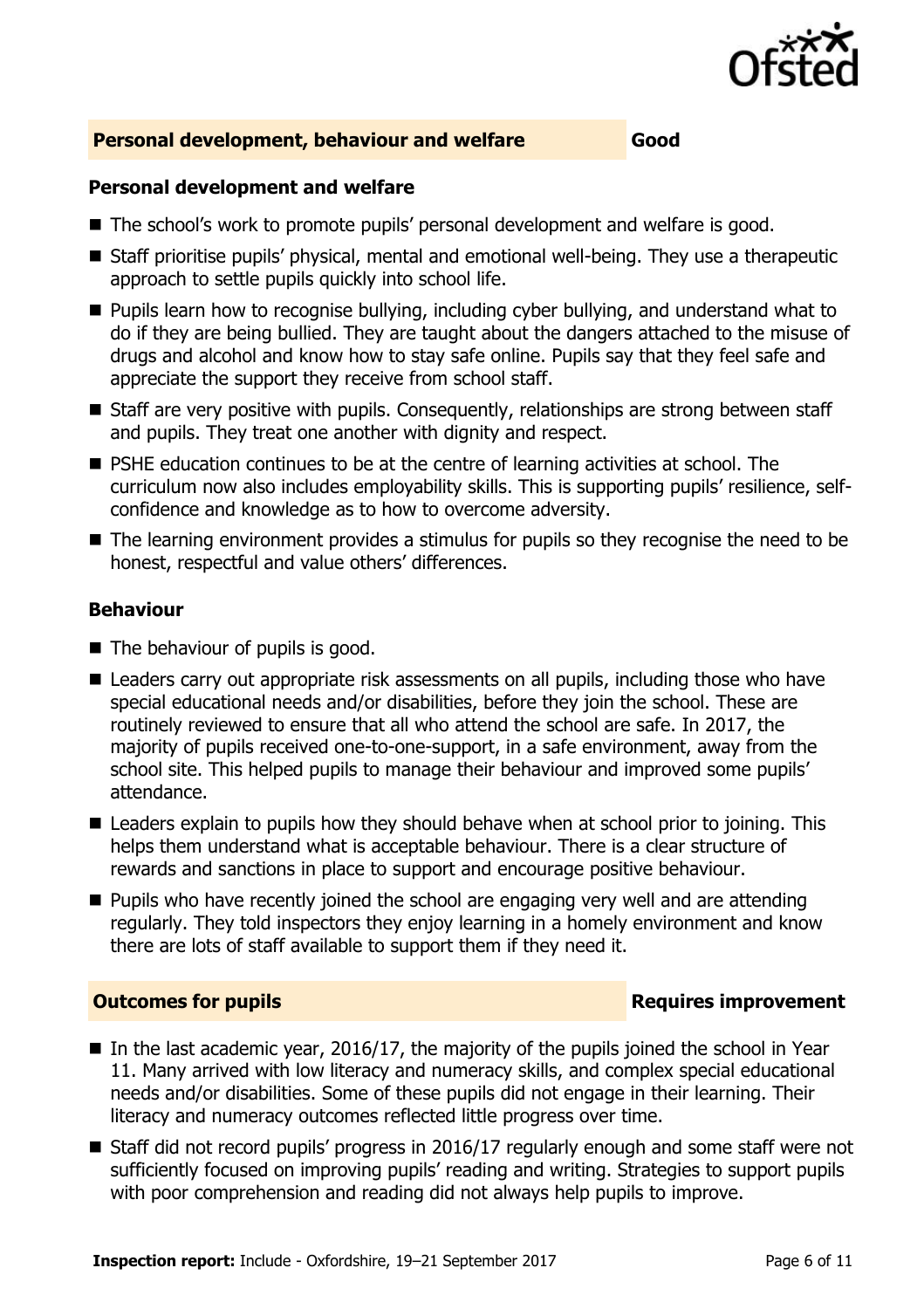

- A few pupils with strong literacy and numeracy skills on entry gained a number of GCSE qualifications in the last academic year. These pupils are now flourishing on post-16 courses.
- Current Year 11 pupils are engaging well with the new curriculum. Their progress in GCSE English and mathematics is supporting their other subjects.
- **Pupils, including disadvantaged pupils and those who have special educational needs** and/or disabilities, work well with staff to secure college and work placements, and apprenticeships. School staff routinely check at the beginning of the new academic year whether pupils are enjoying the next stage of their training, employment or education.
- Leaders' analysis of pupils' progress in English and mathematics in 2016/17 indicates that some pupils made less progress than expected. No analysis was available for pupils' progress in other subjects. No progress or attainment information was available for pupils who had attended the school in 2015/16.
- $\blacksquare$  In 2016/17, pupils taking entry-level literacy and numeracy functional skills qualifications passed all those they entered for. However, leaders have not analysed the extent to which this suggests successful achievement in relation to pupils' starting points when they joined the school.
- **Pupils typically make good progress in their social and emotional development. They leave** the school better prepared to cope with the next stage of education than might otherwise have been the case. Those who left in the summer of 2017 are in college, apprenticeships or employment.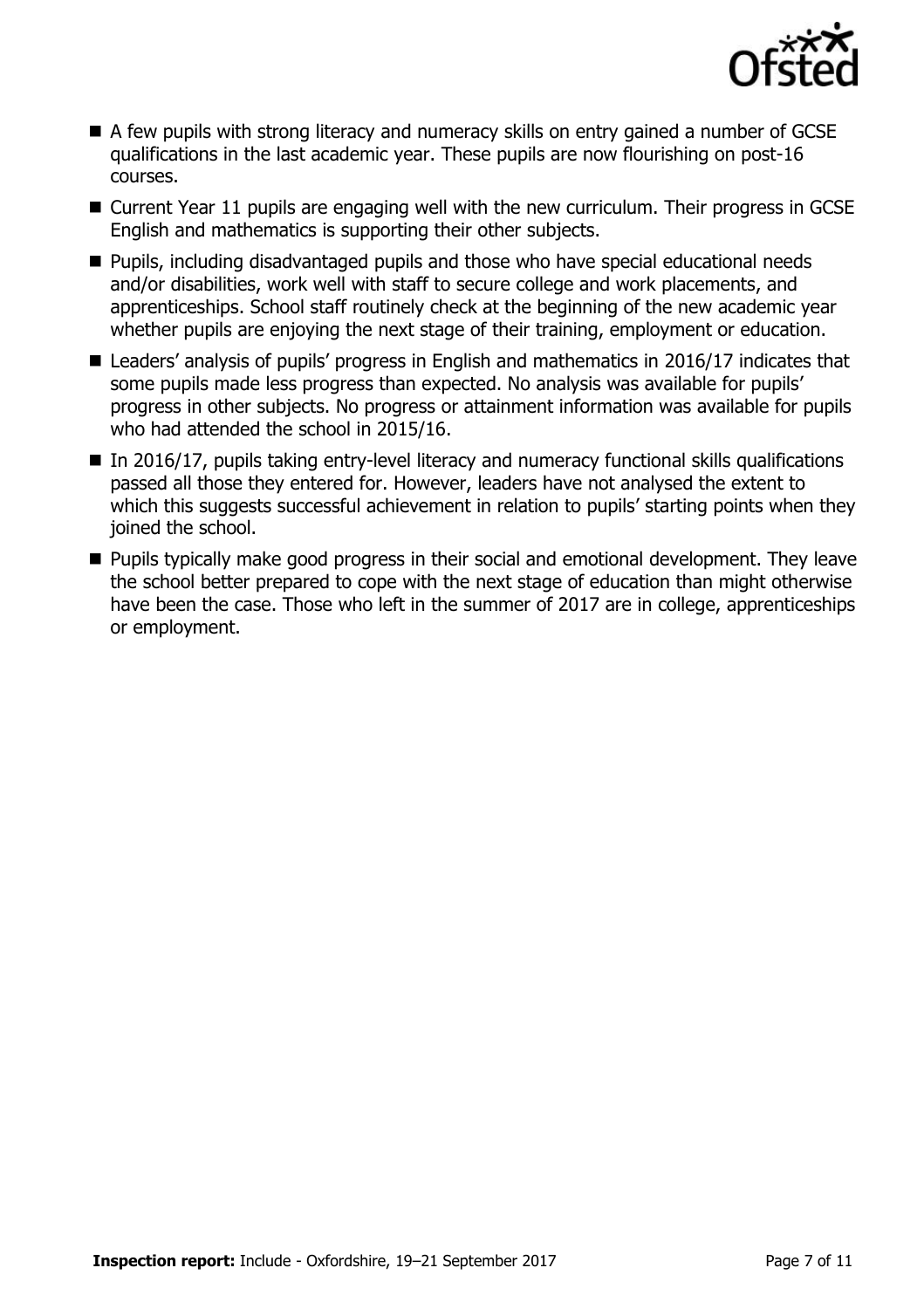

# **School details**

| Unique reference number | 138119   |
|-------------------------|----------|
| DfE registration number | 931/6006 |
| Inspection number       | 10033956 |

This inspection was carried out under section 109(1) and (2) of the Education and Skills Act 2008, the purpose of which is to advise the Secretary of State for Education about the school's suitability for continued registration as an independent school.

| Type of school                      | Other independent school                             |
|-------------------------------------|------------------------------------------------------|
| School category                     | Independent school                                   |
| Age range of pupils                 | 13 to 16                                             |
| Gender of pupils                    | Mixed                                                |
| Number of pupils on the school roll | $\mathbf{1}$                                         |
| Number of part-time pupils          | $\overline{0}$                                       |
| Proprietor                          | Catch <sub>22</sub>                                  |
| Chair                               | Jane Reed                                            |
| <b>Headteacher</b>                  | Ludivine Parmentier                                  |
| Annual fees (day pupils)            | £18,000                                              |
| Telephone number                    | 01865 792484                                         |
| Website                             | www.catch-22.org.uk/services/include-<br>oxfordshire |
| <b>Email address</b>                | Ludivine.Parmentier@catch-22.org.uk                  |
| Date of previous inspection         | 20-21 February 2013                                  |

# **Information about this school**

- Include Oxfordshire is a school for pupils aged 14 to 16. It is part of Catch22, a not-forprofit business that designs and delivers services to tackle social, behavioural or emotional barriers that may be preventing pupils from achieving. Include Oxford is registered to provide full-time education for up to 10 pupils between the ages of 13 to 16 years. Most pupils are admitted at the start of Year 11.
- The school currently uses a building in the East Oxford Community Centre. This building is due to be demolished and leaders are searching for suitable alternative premises.
- The headteacher is responsible for two other projects, in Bracknell. The day-to-day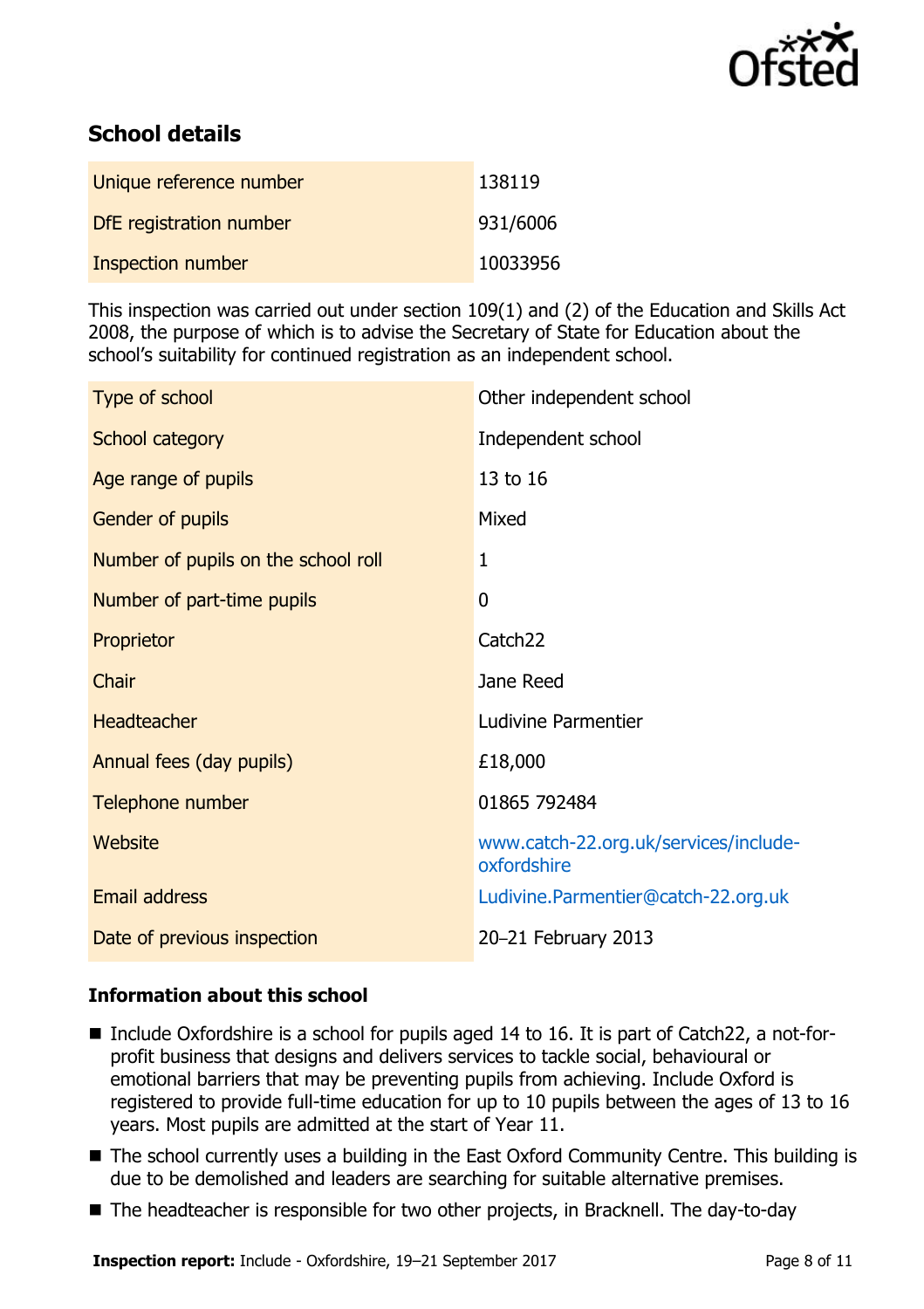

management of Include Oxfordshire is undertaken by the school's deputy headteacher.

- **Pupils who are taught through the school's outreach services generally have their lessons** in public buildings, for example in the local library.
- Most pupils have been referred by the local authority because they have not engaged in, or have been excluded from, their previous school or education provider.
- The majority of pupils who attend the school have a statement of special educational needs or an education, health and care plan. The school caters for pupils with complex issues including those with social, emotional and mental health needs.
- The school does not currently make use of any alternative provision.
- The school meets all requirements for the publication of specified information on its website.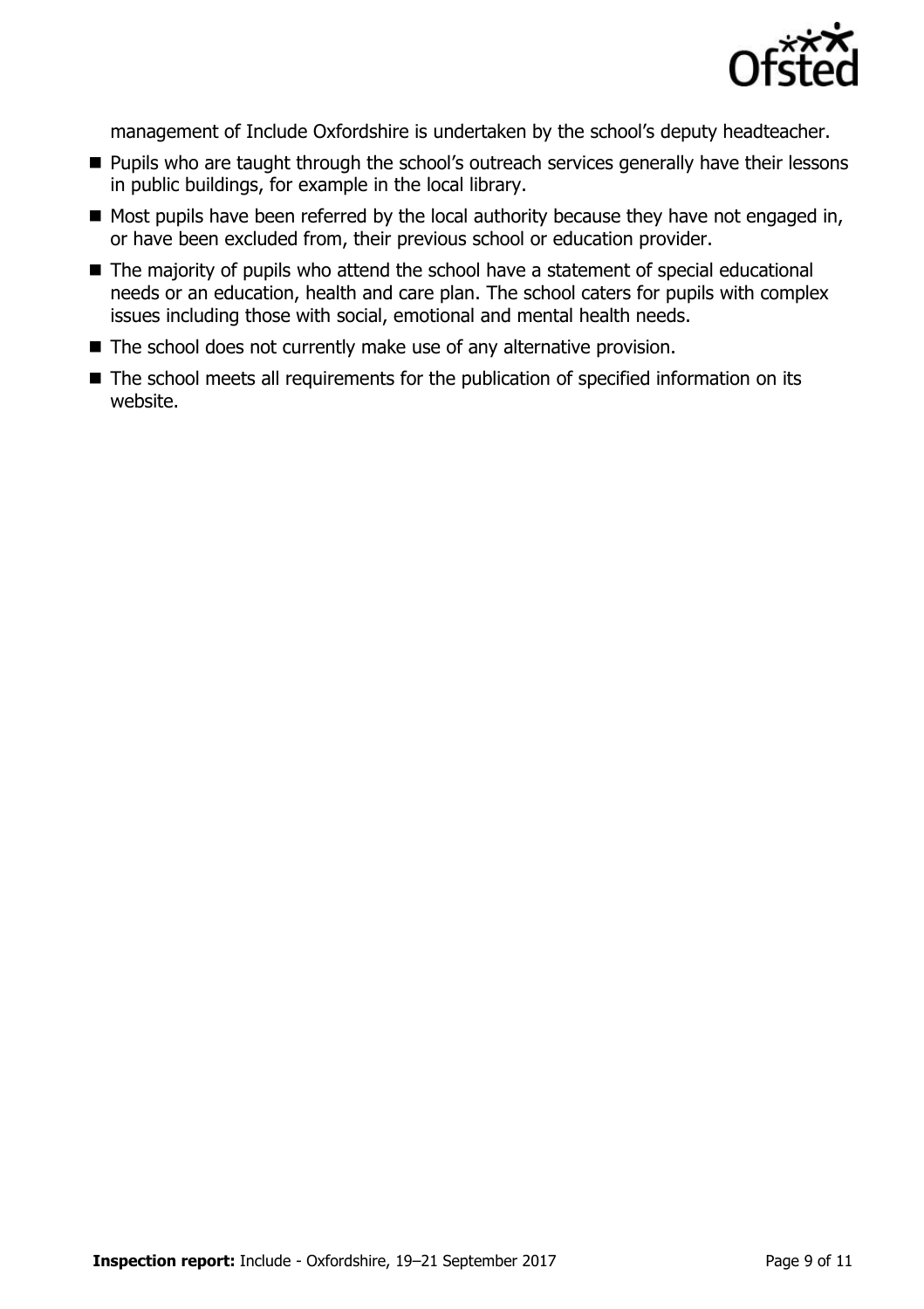

# **Information about this inspection**

- The inspector observed pupils' learning in three lessons or parts of lessons and looked at samples of pupils' written work from the previous academic year, across a range of abilities and subjects. The inspector also looked at the work of current pupils, checking attainment, progress, feedback and presentation.
- The inspector spoke with the chief operating officer of Catch22, the proprietor, and the school improvement adviser.
- The inspector held meetings with pupils and spoke informally to pupils during and outside of lessons. Meetings were held with the headteacher, senior leaders and other members of teaching staff.
- The inspector looked at the school's website and a range of school documentation, including the self-evaluation and school improvement plans as well as safeguarding records and a range of policies. She also looked at the school's attendance, behaviour and exclusions information, pupils' progress files and school surveys.

### **Inspection team**

Caroline Walshe, lead inspector **Caroline Walshe, lead inspector**